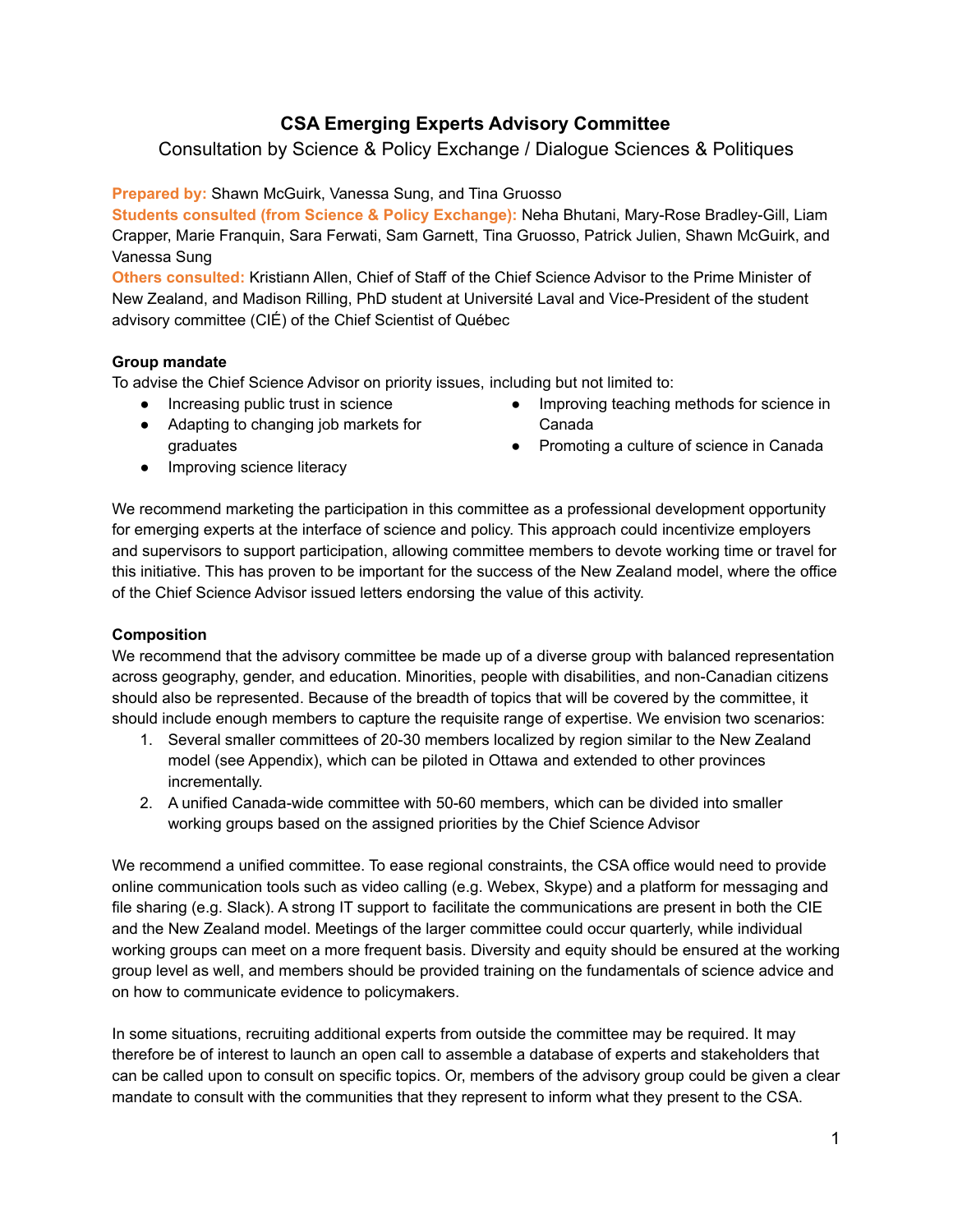#### **Coordination**

The CSA office should have a dedicated position for managing this group, as we believe it is better not to have a hierarchy within the volunteer members. This person would assist the group wherever required and chair meetings, as well as be the central point of communication between the group and the CSA. This coordinator would be in charge of the logistical support for the advisory committee to facilitate their efficient communication. Ideally, in addition to have a staff member of the Chief Science Advisor office coordinating the group, appointing a mentor to each working group would help guide their discussions. These could be senior stakeholders on the issue, or alternatively this could be included in the mandate of future departmental science advisors.

#### **Committee Membership**

Members should be engaged in science, policy, or communication, but not necessarily have a formal education in their subject. The selection process should favour a breadth of knowledge, with members coming from both the supply side (scientists and science communicators from academia, the private sector, public sector scientists, and the general population) and demand side (public sector and non-profits). See Appendix for a full list of sectors to consider. International applicants living and working or studying in Canada should be eligible.

#### **Recruitment**

We recommend a short announcement which describes the central mandate of the group, the time commitment expected, and the eligibility requirements. The ad circulated by the New Zealand Science Policy Exchange is a good model for this (see Appendix). This should be circulated on social media, throughout universities, and throughout stakeholder communities. To facilitate the selection of candidates, we suggest an online application. This should include submission of a CV and answers to short questions such as:

- 1. Please describe the qualities you possess that make you the ideal candidate to fulfill the advisory committee mandate.
- 2. Select one aspect of the mandate (e.g. increasing public trust in science) and identify 3 key challenges and potential solutions.
- 3. Explain what your motivations are for participating in this committee and the value you see in this activity.

#### **Deliverables**

Deliverables should be reports on issues within the committee's mandate which identify challenges and recommend both solutions and suggestions for their implementation. Reports would be submitted to the Chief Science Advisor within a defined timeframe.

### Version 2 Start.

# **CSA Emerging Experts Advisory Committee**

Consultation by Science & Policy Exchange / Dialogue Sciences & Politiques

**Prepared by:** Shawn McGuirk, Vanessa Sung, Patrick Julien and Tina Gruosso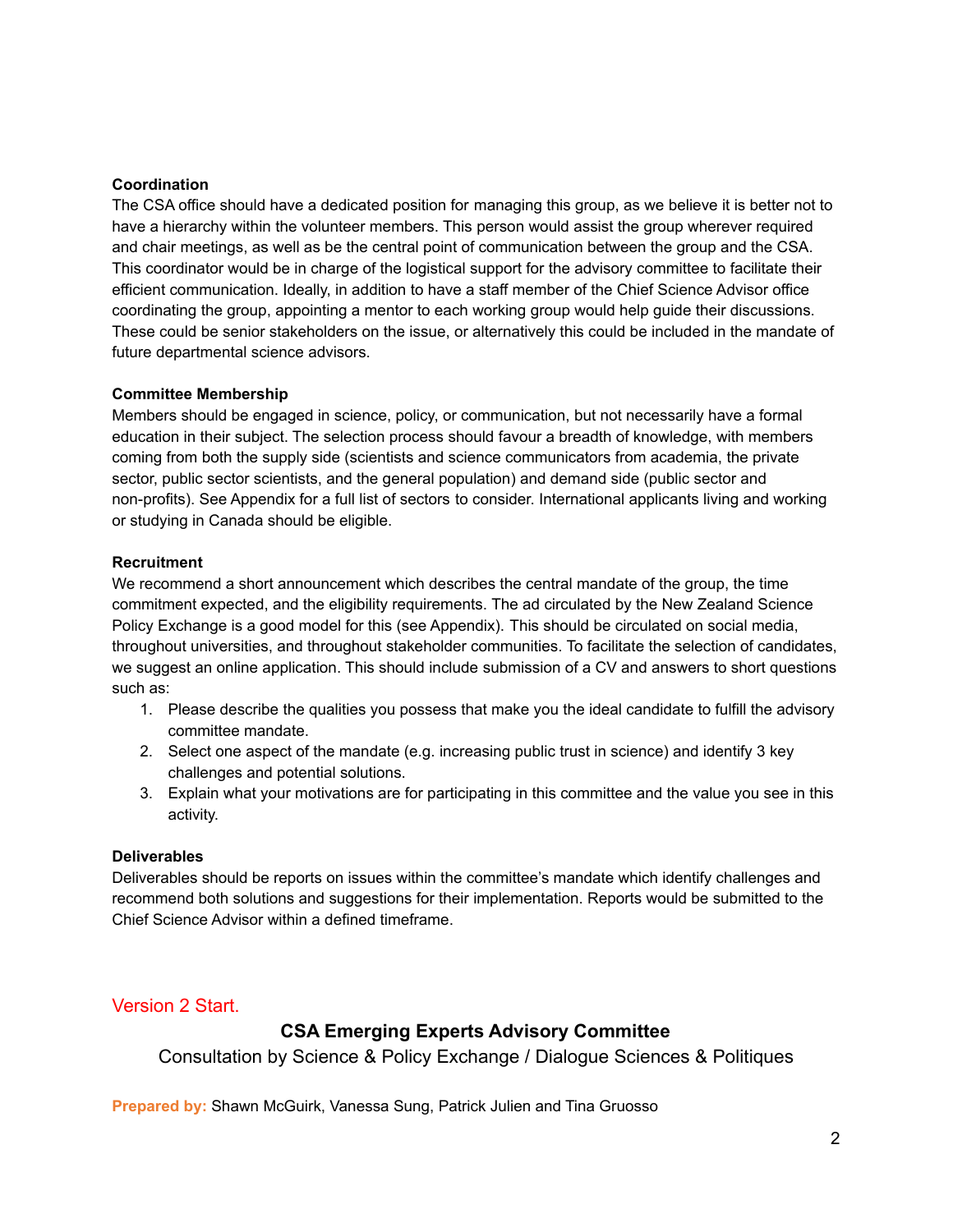**Students consulted (from Science & Policy Exchange):** Neha Bhutani, Mary-Rose Bradley-Gill, Liam Crapper, Marie Franquin, Sara Ferwati, Sam Garnett, Tina Gruosso, Patrick Julien, Shawn McGuirk, and Vanessa Sung

**Others consulted:** Kristiann Allen, Chief of Staff of the Chief Science Advisor to the Prime Minister of New Zealand, and Madison Rilling, PhD student at Université Laval and Vice-President of the student advisory committee (CIÉ) of the Chief Scientist of Québec

#### **Committee Mandate:**

We envision a dual mandate for this committee: 1) to provide accurate and balanced advice to the Chief Science Advisor (CSA) on science related issues, and 2) identify and inform the CSA on key issues and challenges facing the Canadian science community. Examples include:

- Increasing public trust in science and improving science literacy.
- Adapting to changing job markets and improving teaching methods for science.
- Understanding the effects of potentially disruptive technologies such as artificial intelligence, or personalized medicine.

#### **Committee Composition and Functions:**

Given the challenge associated with balancing the need for a body which represents the diversity of Canadian science, and the need for expertise in a wide range of topics, we recommend a structure for the advisory committee with three levels:

| Office of the CSA                 | <b>Main Responsibilities</b>                                                                                                                                                                           |
|-----------------------------------|--------------------------------------------------------------------------------------------------------------------------------------------------------------------------------------------------------|
| <b>Manager or</b><br>Executive(s) | Interface between CSA and Advisory Committee<br>٠<br>Ensures committee functions as needed by CSA<br>٠                                                                                                 |
| <b>Advisory Committee</b>         | Represent diversity of Canadian Science<br>Provide accurate and balanced advice<br>٠<br>Help CSA communicate with the science community<br>Identify key issues and challenges in Canadian Science<br>٠ |
| <b>Project Teams</b>              | Assembled as needed<br>٠<br>Bring in expert advice on specific issues                                                                                                                                  |

#### *Executive Level*

Effective communication between the office of the Chief Science Advisor the advisory committee is critical for success. We therefore recommend that the committee is lead by either a manager from the CSA office, or has a small executive team whose function is to 1) ensure effective and efficient communication with the CSA, 2) effectively communicate the needs of the CSA to the advisory committee, and 3) ensure that the structure and work of the advisory committee meet the needs of the CSA. This person would assist the group wherever required and chair meetings and be in charge of the logistical support for the advisory committee to facilitate their efficient communication. Ideally, in addition to have a staff member of the Chief Science Advisor office coordinating the group, appointing a mentor to each working group would help guide their discussions. This position could either be appointed by the CSA or elected from the advisory committee.

#### *The Advisory Committee*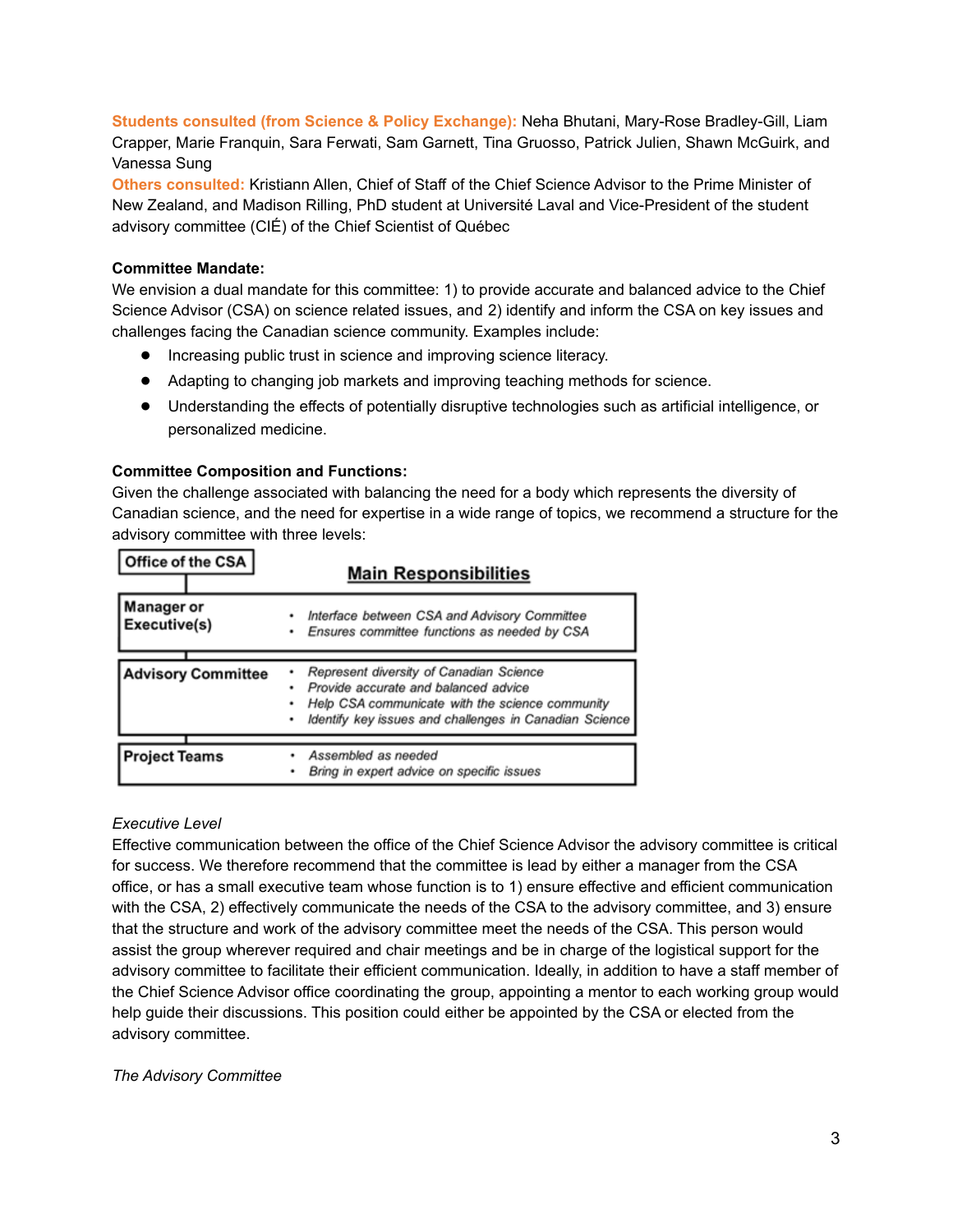We recommend that the advisory committee be made up of a diverse group with balanced representation across geography, gender, education, and sector. Minorities, people with disabilities, and non-Canadian citizens should also be represented. We envision two potential structures for the advisory committee:

- 1. A unified Canada-wide committee with 50-60 members, which can be divided into smaller working groups based on the assigned priorities by the Chief Science Advisor.
- 2. Several smaller committees of 20-30 members localized by region similar to the New Zealand model (see Appendix), which can be piloted in Ottawa and extended to other provinces incrementally.

We recommend a unified committee. To ease regional constraints, the CSA office would need to provide online communication tools such as video calling (e.g. Webex, Skype) and a platform for messaging and file sharing (e.g. Slack). A strong IT support to facilitate the communications are present in both the CIE and the New Zealand model. Meetings of the larger committee could occur quarterly, while individual working groups can meet on a more frequent basis. We believe having a diverse advisory body would enable this committee to:

- Identify key challenges facing Canadian science.
- Be a forum to raise concerns by stakeholders in Canada's science ecosystem.
- Effectively represent the diversity of Canadian science and catalyze discussions between various organizations and stakeholders.
- Disseminate information from the CSA to relevant stakeholders.
- Provide the CSA with information and recommendations which are accurate, balanced, and representative of different and possibly conflicting perspectives.

### *Project Level*

In some situations, recruiting additional experts from outside the committee will be required. We therefore suggest that the advisory committee create projects and teams on an ad hoc basis. The mandate, duration, and requirements for such projects would be determined by the advisory committee or CSA directly. It may be of interest to launch an open call to assemble a database of experts and stakeholders that can be called upon to consult on specific topics. Or, members of the advisory group could be given a clear mandate to consult with the communities that they represent to inform what they present to the CSA.

### **Committee Membership**

### *The Advisory Committee*

Members should be engaged in science, policy, or communication, but not necessarily have a formal education in their subject. The selection process should favour a breadth of knowledge, with members coming from both the supply side (scientists and science communicators from academia, the private sector, public sector scientists, and the general population) and demand side (public sector and non-profits). International applicants living and working or studying in Canada should be eligible. Ensuring the representation of different sectors is critical to ensuring accurate and balanced advice. To be effective, we believe that the advisory committee must build connections to the different sectors and organizations already working in the areas of science and science policy. Utilizing existing networks will be critical towards generating advice and maximizing the impact of the CSA. We therefore suggest committee members, who are actively involved with organizations in the Canadian science ecosystem. Please see Appendix for a full list of sectors and organizations to consider.

### *Project Level*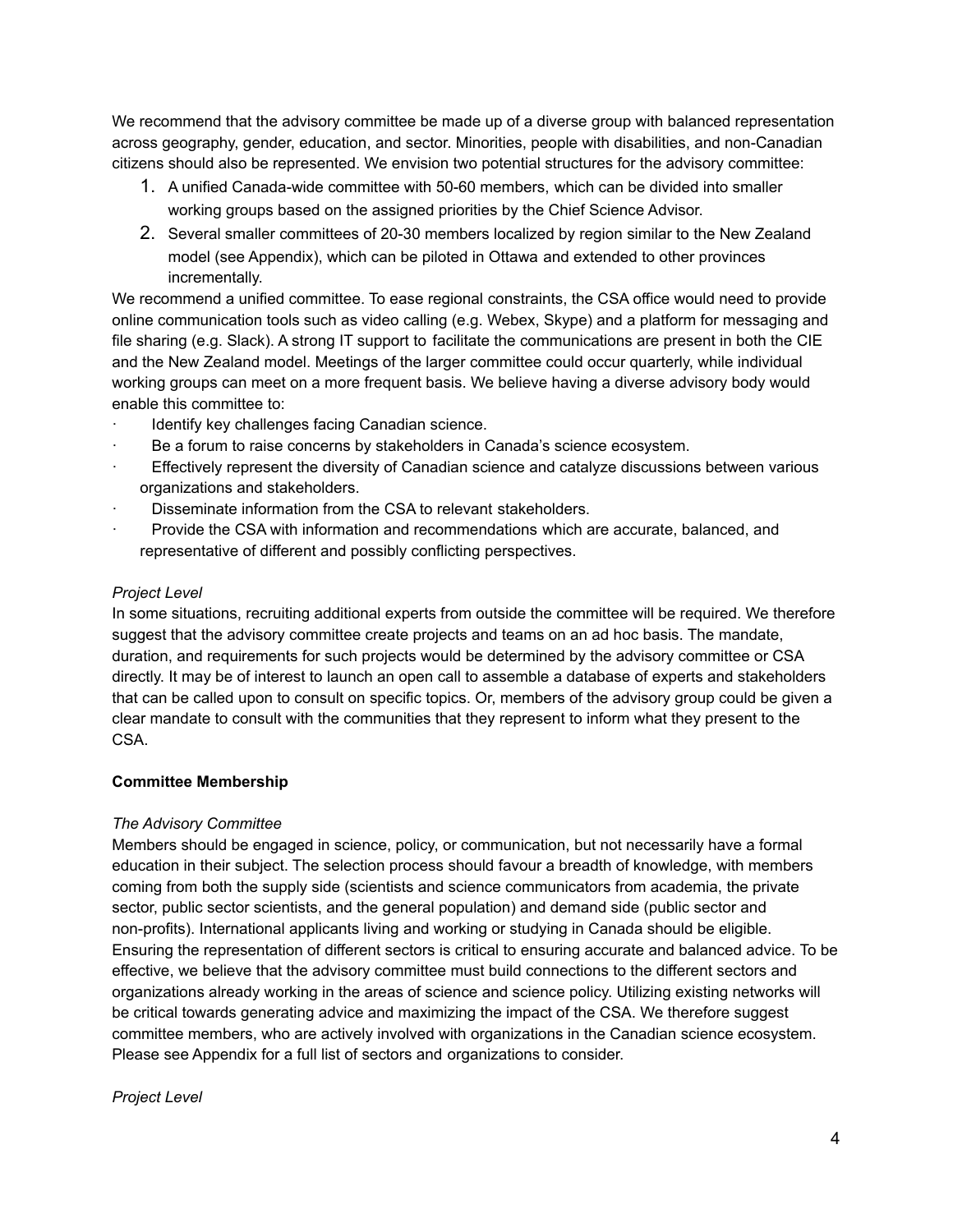Teams working on specific projects should consist of both members of the advisory committee as well as experts in the specific topic. Diversity and equity should be ensured at the working group level. Members should be provided training on the fundamentals of science advice when running projects which seek out advice from experts in specific fields who may be unfamiliar with how to effectively communicate evidence to policymakers.

### **Recruitment**

We recommend marketing the participation in this committee as a professional development opportunity for emerging experts at the interface of science and policy. This approach could incentivize employers and supervisors to support participation, allowing committee members to devote working time or travel for this initiative. This has proven to be important for the success of the New Zealand model, where the office of the Chief Science Advisor issued letters endorsing the value of this activity.

We recommend a short announcement which describes the central mandate of the group, the time commitment expected, and the eligibility requirements. The ad circulated by the New Zealand Science Policy Exchange is a good model for this (see Appendix). This should be circulated on social media, throughout universities, and throughout stakeholder communities. To facilitate the selection of candidates, we suggest an online application. This should include submission of a CV and answers to short questions such as:

- 1. Please describe the qualities you possess that make you the ideal candidate to fulfill the advisory committee mandate.
- 2. Select one aspect of the mandate (e.g. increasing public trust in science) and identify 3 key challenges and potential solutions.
- 3. Explain what your motivations are for participating in this committee and the value you see in this activity.

### **Deliverables**

Deliverables should be reports on issues within the committee's mandate which identify challenges and recommend both solutions and suggestions for their implementation. Reports would be submitted to the Chief Science Advisor within a defined timeframe. We suggest having major reports approved by the advisory committee before being sent to the CSA, to minimize bias. Projects which are very time sensitive should be assembled with the assistance of the advisory committee report directly to the CSA.

Version 2 END.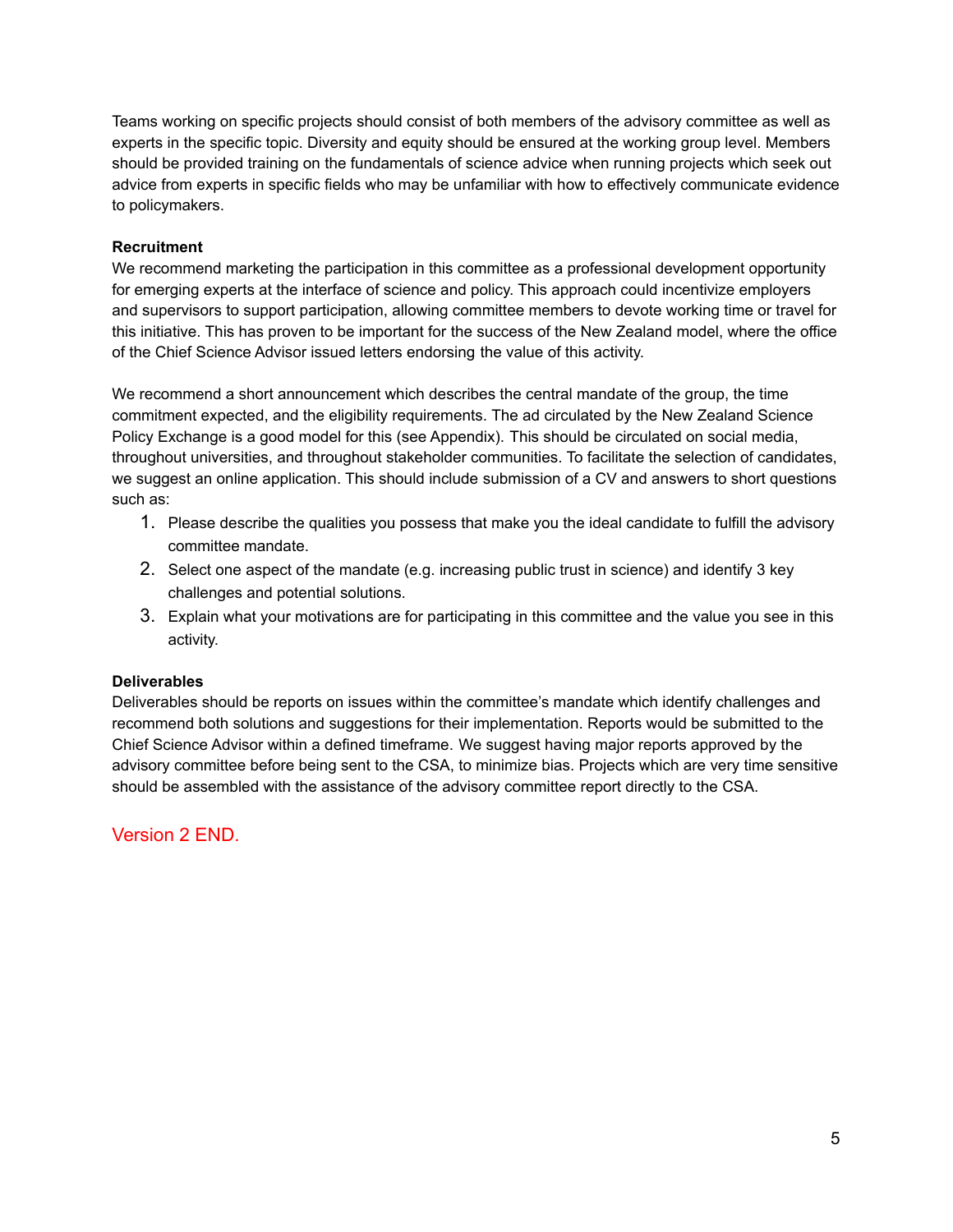# **Appendix**

# **Sectors to consider**

- All disciplines of academia, with emphasis on early career scientists and ensuring that the social sciences are well represented
- Teachers of all levels (elementary to university), perhaps also adult education
- Science communicators, including
	- Science journalists
	- Nonprofits (e.g. Let's Talk Science)
	- Science museums
	- Independent engaged individuals (e.g. those popular for #scicomm on social media, participants of Soapbox Science, popular bloggers from Science Borealis, representatives from the SWCC etc.)
- Contributors to think tanks and advocacy groups (e.g. from Science & Policy Exchange, Council of Canadian Academies, IRPP, ScienceMetrix, Evidence for Democracy)
- Student consortiums/associations (e.g. Canadian Alliance of Student Associations, Canadian Federation of Students, and provincial groups)
- Academic consortiums (e.g. Canadian Association for Neuroscience, CSMB, Association for Early Career Researchers, etc.)
- Federal scientists
- Public sector / policy analysts with a science background
- Young professionals from the private sector
- Engaged citizens / citizen scientists / community leaders

Graduate students and post-doctoral fellows should be well represented and, in general, there should be a representation of most scientific careers open to Canadian science graduates. If specific mandates could lead to conflicts of interest, certain people or groups can be excluded.

# **The Quebec Model**

The Chief Scientist of Quebec appointed a student group called the Comité Intersectoriel Étudiant to consult on matters directly related to students, such as the changing job market and the bringing value to the doctorate degree.

# **Structure of the CIÉ**

The CIÉ is composed of 10 students. While they first started as a direct advisory group for the Chief Scientist, they are now officially incorporated in the FRQ institutional system and advise the board of directors of each tricouncil funding agency.

# **Recruitment**

Recruitment campaign recur once per year, where applicants submit their candidature online to be:

1. Considered for appointment to the CIÉ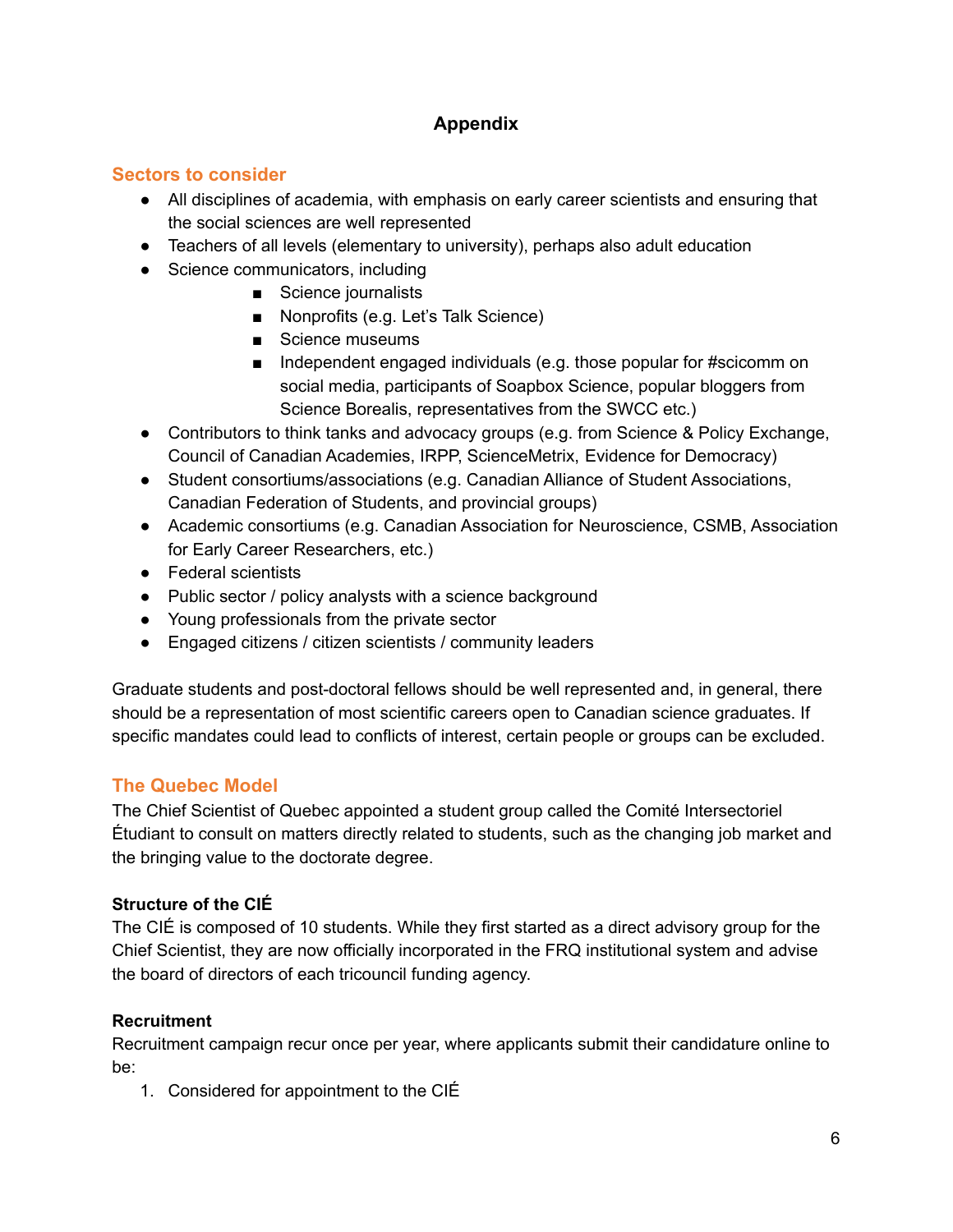2. Added to a database of students with diverse expertise who can be called upon for subcommittees or as volunteers.

The recruitment process is very descriptive and values multidisciplinary research. Applicants are asked to provide a 250-word letter of intent, as well as to describe :

- Their research topic in 250 words
- Their experience in university advisory committees
- Volunteer experience
- Professional experience
- 5 key words describe their research interests
- 5 key words on their research expertise and governance involvements
- $\bullet$  5 key words on what they would like to work on as part of the CIÉ

# **Coordination**

While the CIÉ itself is responsible for fulfilling their mandate at large, specific consultations are achieved through subcommittees. Up to two members of the CIE committee take charge of each specific project and establish a working group with relevant stakeholders, often choosing subcommittee members in their database of applicants. A dedicated employee of the FRQ is assigned to coordinate the CIÉ and acts as a point person for communication between the group and the FRQ.

Each year, the CIÉ selects 6-8 topics of interest to the Chief Scientist of Québec and the FRQ. While many topics may be resolved by targeted consultations, some are year-long mandates.

At the beginning of the year, the CIÉ meets in person at a retreat, where they discuss plans for the upcoming year and make headway on a number of the selected projects. Since members are spread across Québec, all other meetings occur over videoconferencing. The FRQ provides this service, including IT support and meeting rooms in each region. Meetings typically occur just prior to meetings of the tricouncil board of directors. Between official meetings, CIÉ members communicate on a monthly basis through Skype and phone calls.

The FRQ covers all costs of communications as well as travel and accommodation of CIÉ members for conferences related to their advisory activity.

# **The New Zealand model**

Shortly after a meeting between Sir Peter Gluckman, Rémi Quirion, and SPE members in the FRQ office in December 2015, the office of the Chief Science Advisor in New Zealand launched a call to assemble their own "Science Policy Exchange" - a dedicated group of young talent at the interface of science and policy. We have reached out to their Chief of Staff Kristiann Allen for feedback on the success of their group, and to get more information on its membership and structure. Unlike the Quebec CIÉ and Science & Policy Exchange, the New Zealand Science Policy Exchange is not restricted to students.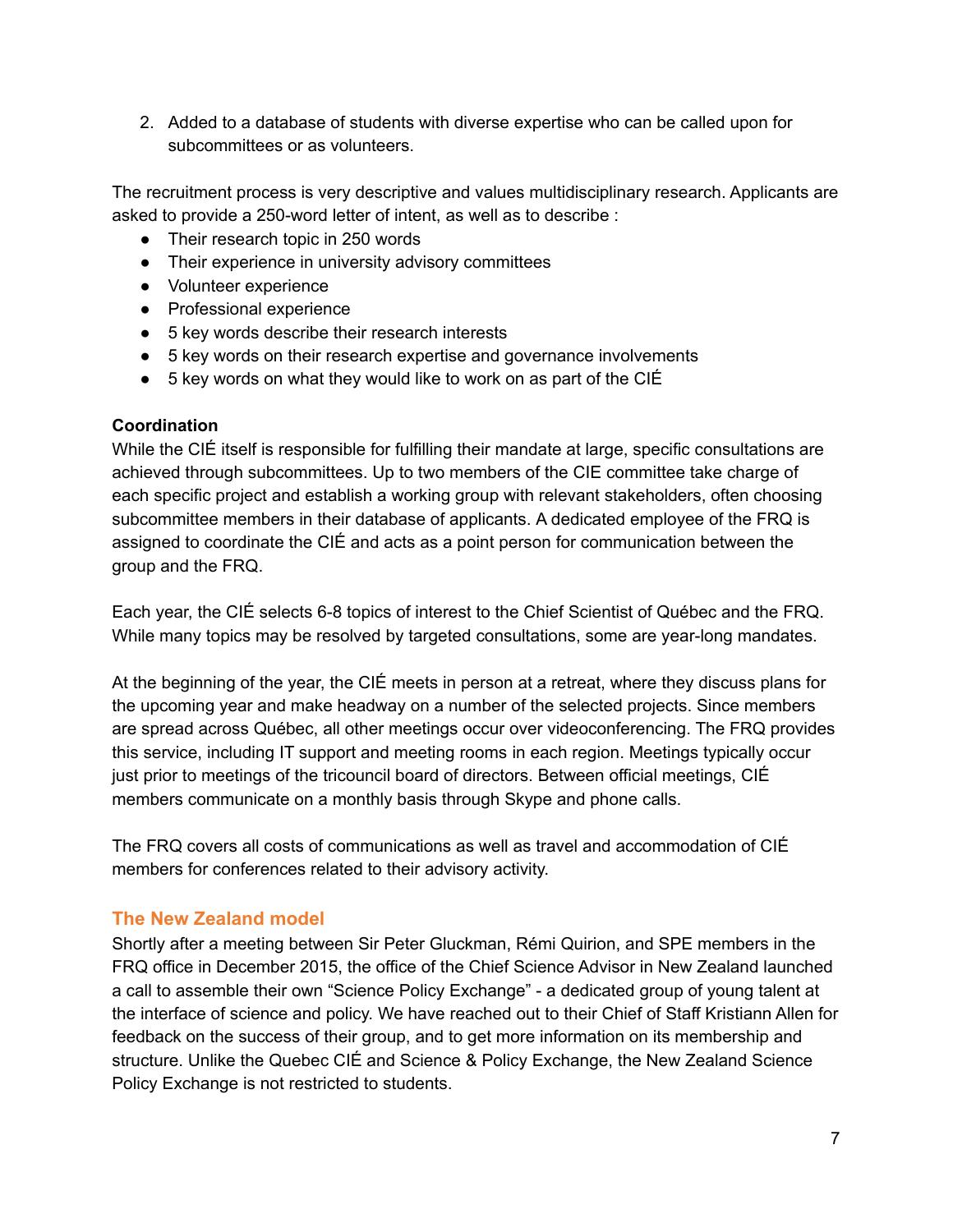## **Premise**

Sir Peter Gluckman wanted emerging scientists represented in the science advice mechanism of their government, which already includes a collection of 12 departmental science advisors. This group was framed as a two-fold opportunity:

- 1. It is a mentorship and professional development opportunity for those selected, to nurture those at the interface of science and policy who wouldn't otherwise get this professional development and mentorship in their academic training programs.
- 2. Early career scientists, including students, and policy professionals bring their expertise to governmental policy-making, becoming valued partners.

### **Application process**

### They launched a public call for applications (

[www.pmcsa.org.nz/wp-content/uploads/SPE-Auckland\\_Wellington\\_2016\\_final.pdf\)](http://www.pmcsa.org.nz/wp-content/uploads/SPE-Auckland_Wellington_2016_final.pdf), and advertised this through normal channels as well as social media. They specified details on the two regional groups as well as the expected volunteer time commitment of 6-8 meetings per year over a two-year period. Applicants were invited to submit a CV and cover letter for consideration.

For the selection committee, they drew from high profile scientists and policymakers. Two reviewers graded each application, simply as yes/no, and worked organically from there. When reviewers disagreed, a third reviewer broke the tie. 30 members were chosen for each regional group.

### **Structure and membership**

Although they would have prefered a unified group or collection of groups across the country, they settled on two separate groups with approximately 30 members each, as a pilot and to keep the process manageable. One group was in Wellington (near government) and the other in Auckland (near research-intensive universities). They tried to balance demand and supply side expertise, although this was difficult due to regional challenges.

The 60 members represent diverse fields, from ecology to engineering to aboriginal studies. Although some students are included, many members already work at the interface of science and policy, including in-house government scientists or liaisons and scientists who work in organizations similar to our National Research Council. Members had to be at minimum a doctoral candidate or no more than 8 years post-PhD; public policy experts under the age of 35 could also apply.

It was made clear to members that all discussions were in-house and strictly non-partisan so that trust was maintained on all sides. There was no advocacy for specific policy positions, only advocacy for inclusion of science advice in decision-making. As part of their training as expert brokers, they were taught not to show animosity even if policymakers do not take advice, to maintain the trust relationship.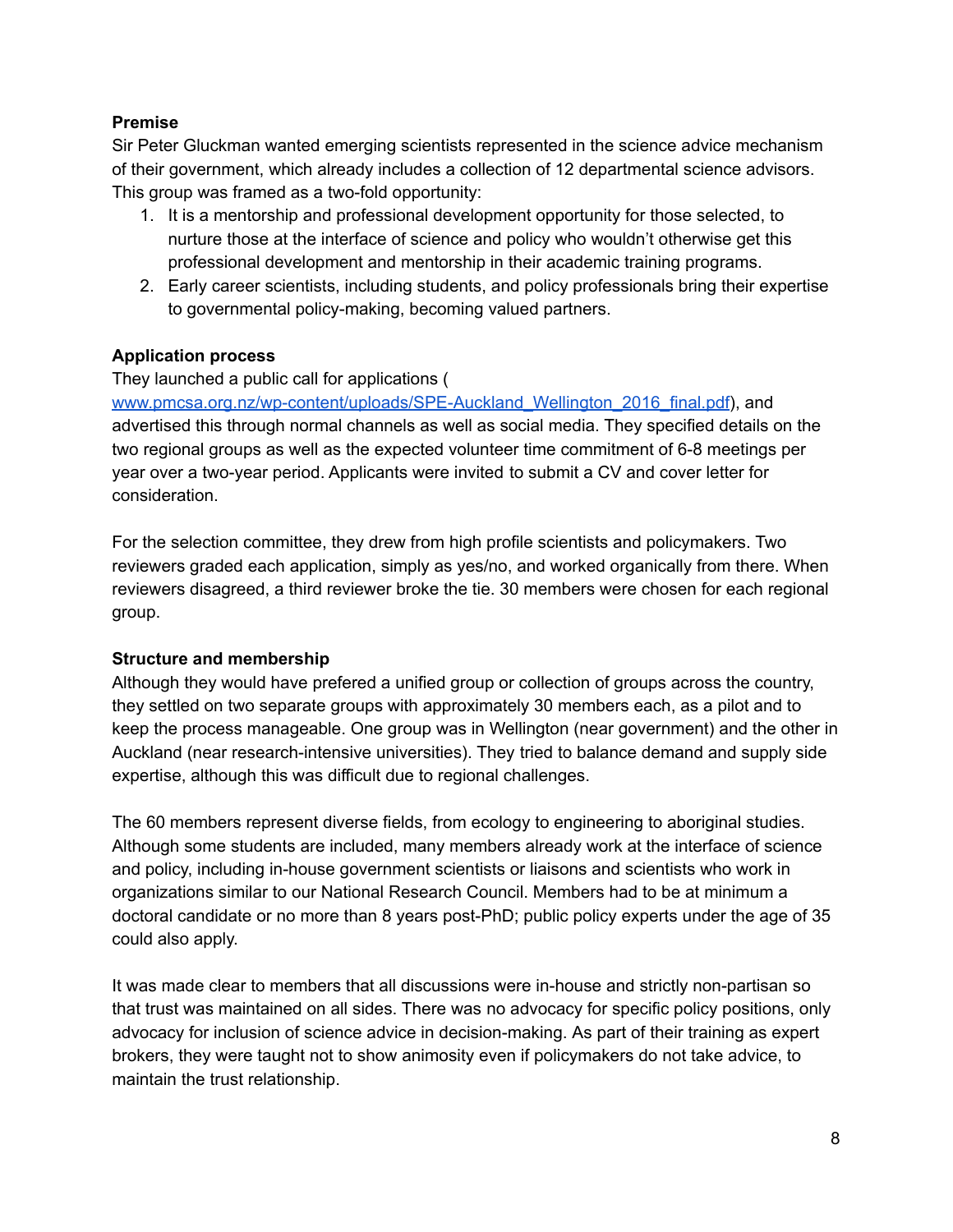To help members justify their involvement with the group, particularly if it required them to travel or miss work to attend meetings, the office of the Chief Science Advisor provided letters to employers. These letters thanked employers for allowing their student or employee to participate in the Science Policy Exchange, highlighting that this is a great opportunity for professional development.

## **Coordination**

Although the office had a very limited budget for the initiative (just enough to provide food and coffee at meetings), they were able to hire a professional fellow to coordinate the group. His salary was covered by a special fellowship. He connected the groups with mentors, helped with scheduling meetings, and would identify and invite VIP stakeholders to attend meetings.

Within the group, some members did more work than others, but they did not intervene since this was an after-hours volunteer commitment.

### **Meetings and mandates from the first year**

The two groups had meetings every two months, which were scheduled well in advance. The first few were dedicated to clarifying their mandate and the framework within which science advice is incorporated into policy, as well as some basic training in knowledge brokerage. There was some interaction between the groups via teleconferencing, but for the most part they worked independently.

The Chief Science Advisor's office selected priority areas where new ideas were sought, and from this they developed 6 projects for each group; the groups split up into teams based on their personal interests. Groups were assigned a mentor, generally the departmental science advisor for whom the issue was most relevant or a top ministry executive.

Topics covered included:

- Conservation
- Synthetic meat and dairy
- Science system
- Justice system (social science group)
- AI and automation
- Climate change
- Overcrowding in prisons and sentencing

In-person meetings focused on brainstorming, and later on included presentations with VIP stakeholders to communicate key ideas and findings.

### **Deliverables and next steps**

At the end of 2017, members gave their impressions on their progress at "SPE in the Pub". Many had already experienced significant professional advancement as a result of the program**.** They resolved that next year they would spend more of the regular meeting time on group work and ensuring departmental science advisors are present if needed.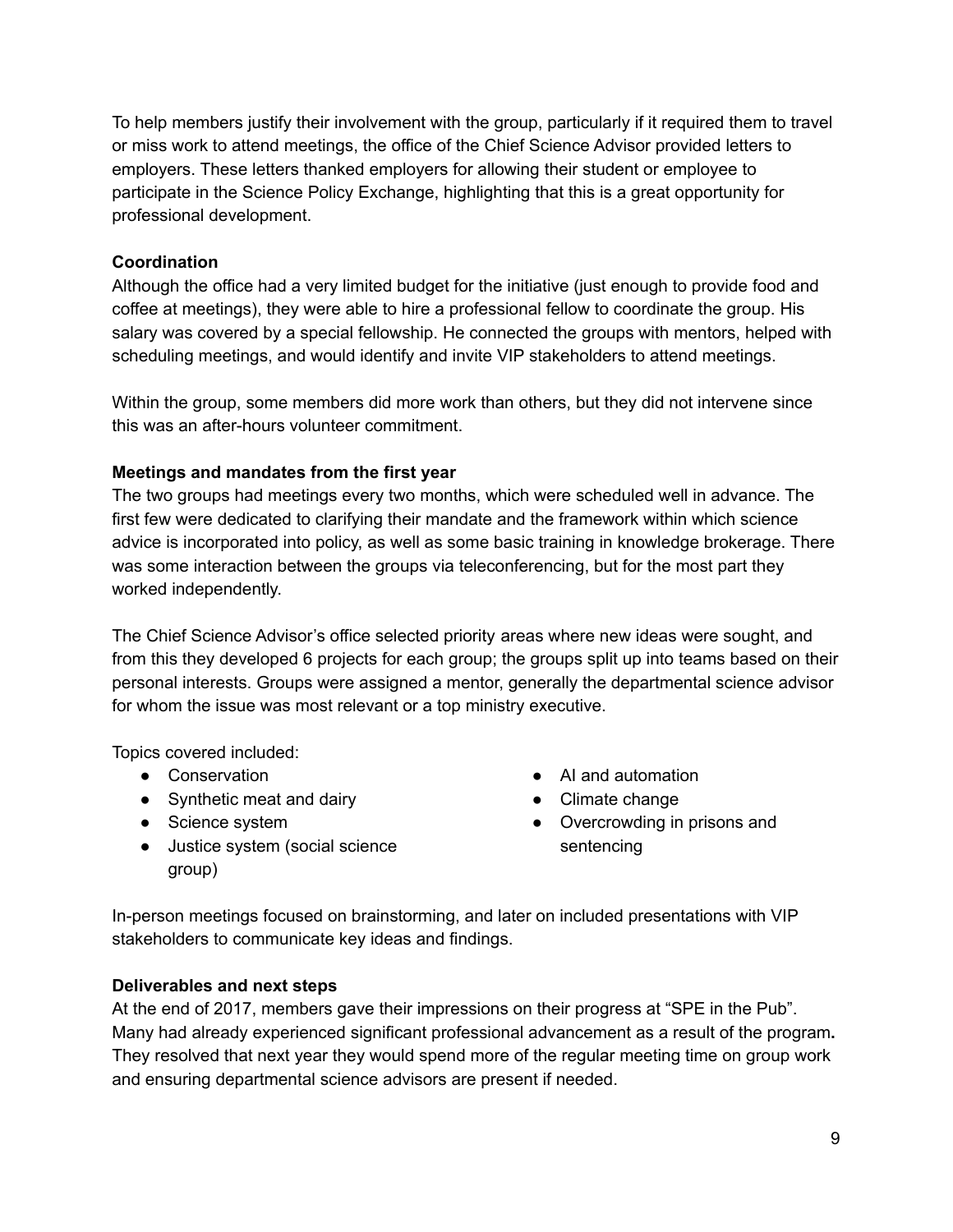The groups are now preparing policy papers that will likely be published as a series in the New Zealand Policy Quarterly, which will give great exposure to the members. Several members have also presented their findings and ideas to department chairs.

The next major goal is to formalize connections of individual members to individual departmental advisors, so that they become a direct link to the emerging science policy community. They intend to concretize these links ahead of the upcoming change in government, so that the Science Policy Exchange endures irrespective of changes in priorities and administration.

# **SPE meeting notes**

# **Background and key questions**

### **Notes from our meeting with CSA Mona Nemer and her assistant Shahad:**

They are consulting with SPE, SHAD, Let's Talk Science, Global Shapers, and CASA, from whom they would like to hear recommendations on how to best set up a diverse advisory group composed primarily of young scientists. No age limit was specified, though Mona said she wants to be the oldest person in the room. A large part of this group's mandate will be to help with the CSA's priority of increasing public trust in science and doing public outreach of science in general. She also would like input on specific issues, for instance on the changing job market for graduates, how we teach science in Canada, and how to improve science literacy. These discussions will go beyond just making recommendations for what kind of programs should be funded to support this, it includes coming up with new ways to promote a culture of science in Canada.

# **Goals of the advisory group:**

- 1. Advise on key issues
- 2. Outreach to public and promote a culture of science

# **How should such a pan-Canadian group be set up? Some key questions:**

- 1. How many members should be included?
- 2. What disciplines/backgrounds should be represented?
- 3. What kind of structure should it have?
	- a. How should members be recruited?
	- b. How can they communicate effectively?

# **Recommendation**

We recommend that the advisory committee be made up of a large and diverse group that has balanced representation across geography, gender, and education. Because of the breadth of topics that will be covered by the committee it should be big enough to capture the requisite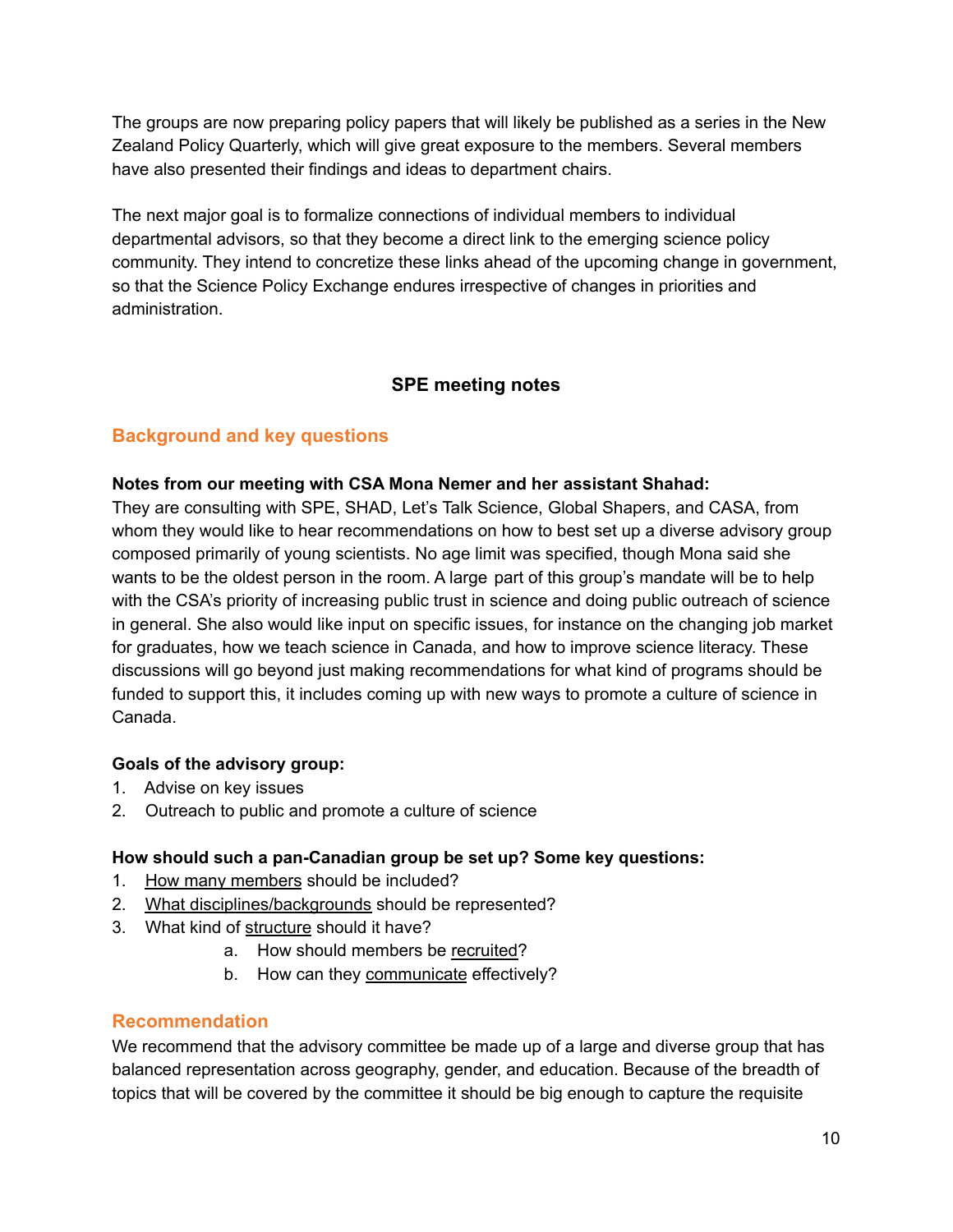range of expertise. Members should be engaged in science, policy, or communication, but not necessarily have a formal education in their subject, and the selection process should favour a breadth of knowledge, members should come from both the supply side (scientists and science communicators from academia, the private sector, public sector scientists, and the general population) and demand side (public sector and non-profits). The members of the larger committee should be selected through an open call. The members of the committee should be given a clear mandate to consult with the communities that they represent to inform what they present to the CSA.

Smaller sub-committees can be formed to address specific issues as they arise. In some situations, recruiting additional experts from outside the committee may be required. An organizing body or executive committee including (or made up of) members of the CSA office will recruit and coordinate the sub-committees

# **Broader Notes from group discussion from Feb 01, 2018**

### **Members**

- To ensure a diverse group, we recommend at least 100 members. We suggest that the following sectors be included:
- All disciplines of academia, with emphasis on early career scientists and ensuring that the social sciences are well represented
- Teachers of all levels (elementary to university), perhaps also adult education
- Science communicators, including
	- Science journalists
	- Nonprofits (e.g. Let's Talk Science)
	- Science museums
	- Independent engaged individuals (e.g. those popular for #scicomm on social media, participants of Soapbox Science, popular bloggers from Science Borealis, representatives from the SWCC etc.)
- Contributors to think tanks and advocacy groups (e.g. from Science & Policy Exchange, Council of Canadian Academies, IRPP, ScienceMetrix, Evidence for Democracy)
- Student consortiums/associations (e.g. Canadian Alliance of Student Associations, Canadian Federation of Students, and provincial groups)
- Academic consortiums (e.g. Canadian Association for Neuroscience, CSMB, Association for Early Career Researchers, etc.)
- Federal scientists
- Public sector / policy analysts with a science background
- Young professionals from the private sector
- Engaged citizens / citizen scientists / community leaders

Graduate students and post-doctoral fellows should be well represented and, in general, there should be a representation of most scientific careers open to Canadian science graduates. If specific mandates could lead to conflicts of interest, certain people or groups can be excluded.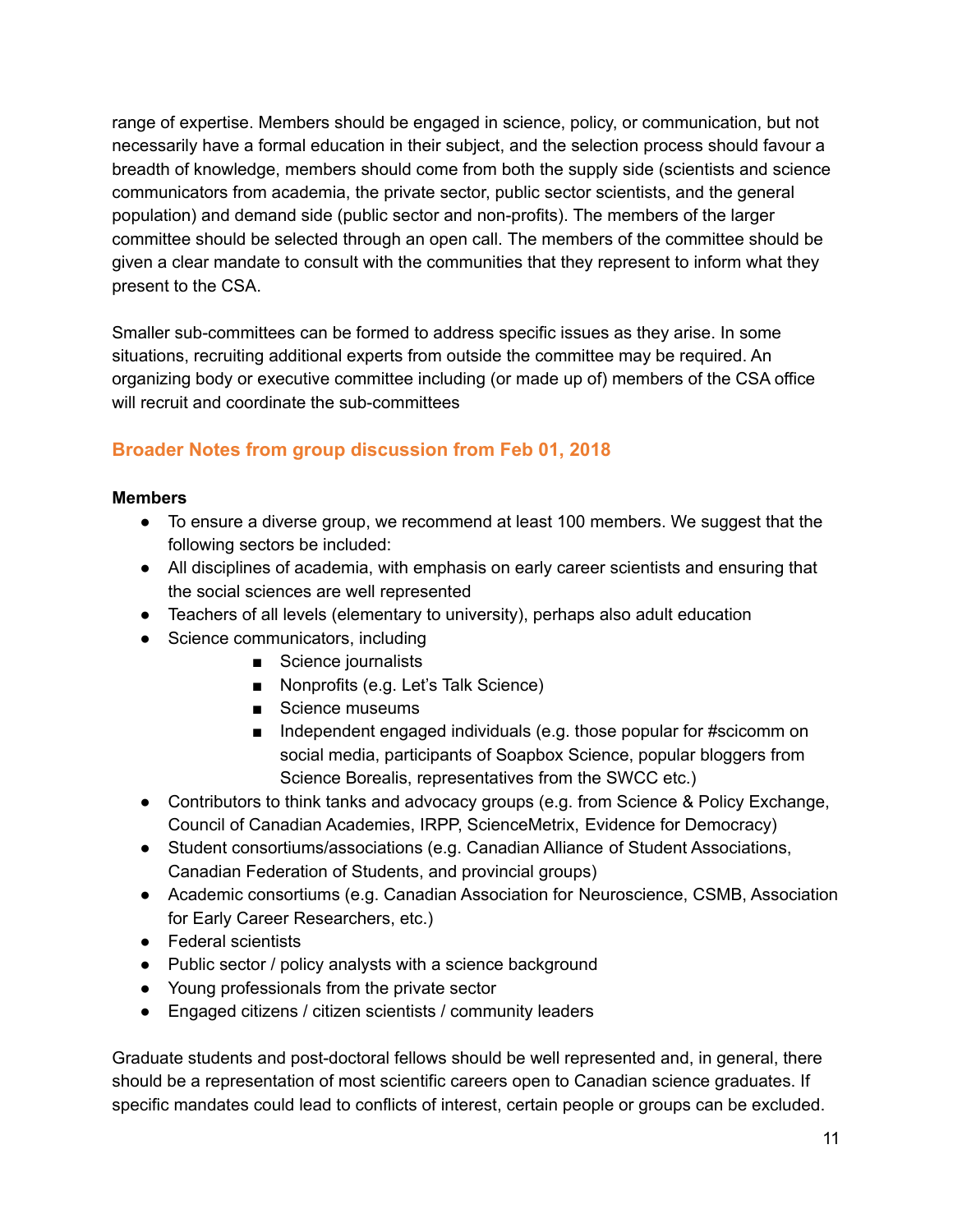### **Structure**

There are three ways this group could be structured, assuming 100 people are selected.

- 1. An unstructured pool of knowledgeable people from a diverse set of backgrounds and disciplines, who can be called upon to form subcommittees with specific mandates when necessary. This effectively gives the CSA office a large resource of expertise, but the effectiveness of each subcommittee will depend on the people chosen to take part. A dedicated position in the CSA office would have to be created to manage these discussions, to ensure good communication and teamwork between subcommittee members, and to bring their findings or recommendations back to the CSA in a timely manner.
- 2. A structured group of 100 people, with elected internal positions (President(s), secretary, etc.) who can call subcommittees internally to address specific issues. Subcommittees would present their findings to the larger group for discussion. This is the most inclusive option but is logistically the most complex, as communication between so many members is hard to manage.
- 3. A diverse group of 10-25 people with internal positions as above, plus a large pool of interested parties and people that can be picked to form subcommittees (as well as external experts where deemed necessary). We prefer and recommend this option since this retains a central group as well as more diverse expertise when required.

# **Considerations**

- **Diversity** 
	- All regions and provinces should be represented
	- All backgrounds should be represented, including indigenous peoples.
	- International applicants living and working or studying in Canada should be eligible
- Gender balance
	- Gender should not be a factor in selecting members, the final group should be gender balanced.
- **Motivation**

Participants should be motivated to support and cultivate the culture of science in Canada. The emphasis must be on advancement of society, not the individual. It must be clear to all participants that this is a nonpartisan group.

Career stage

Each subgroup should include a student, and ideally people from all career levels with some expertise on the issue.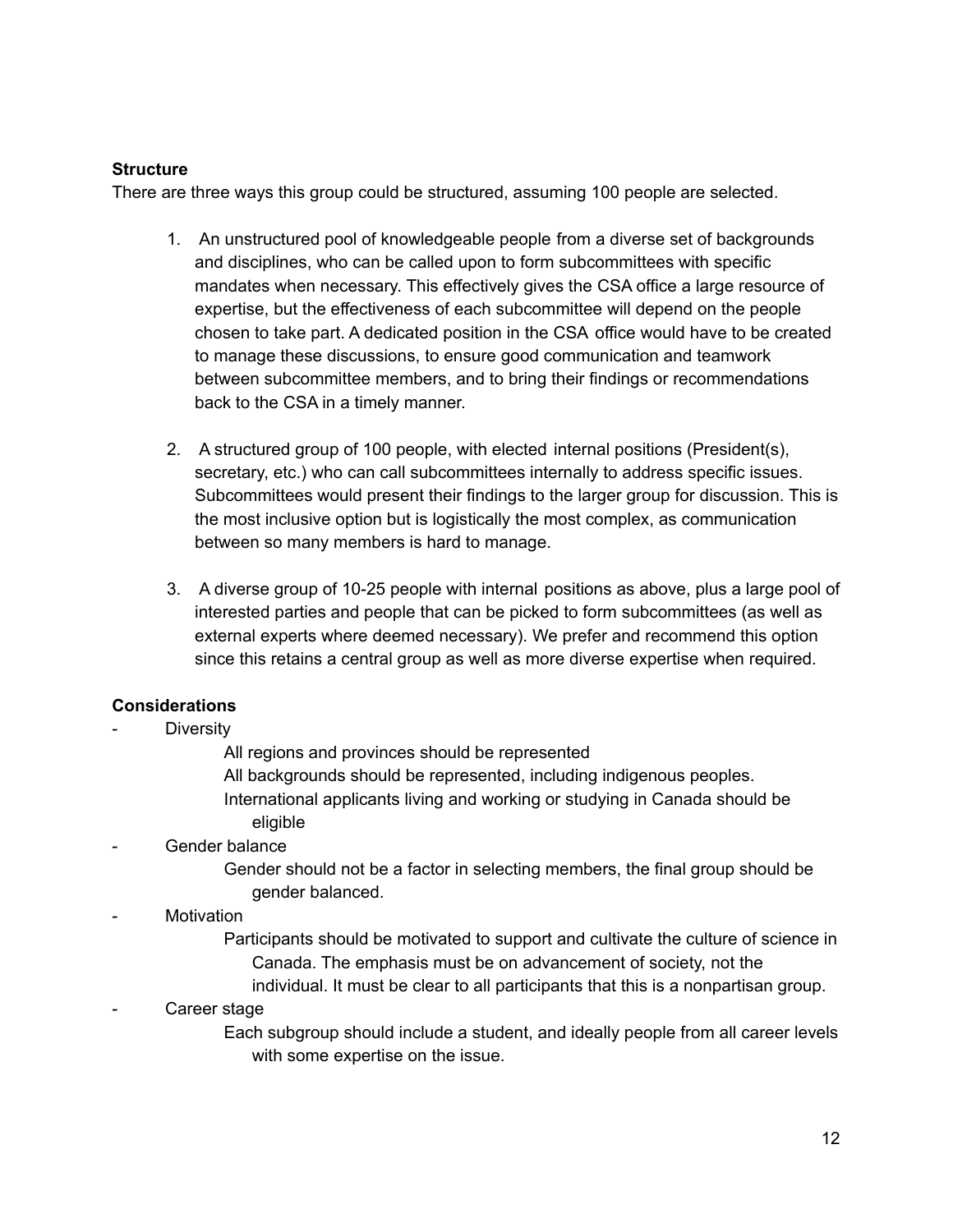# **Terms and time commitment for participants**

All members should be active throughout the year, including participation in at least one consultation or subcommittee.

## **Applications**

This should be an open call, ideally through an online application. Participants should be selected on their engagement in science rather than their level of education. A more stringent application process should be given to those applying for the central group; those participating in the larger pool could be given a more general application.

### **Concerns**

- Does the CSA office have the capacity to screen all these applications?
- There should be a specific coordinator for the group, since managing such a large number of people with a vast mandate is not a trivial task. This person could also take care of some outreach for the CSA office.
- what are the norms for consultations without compensation?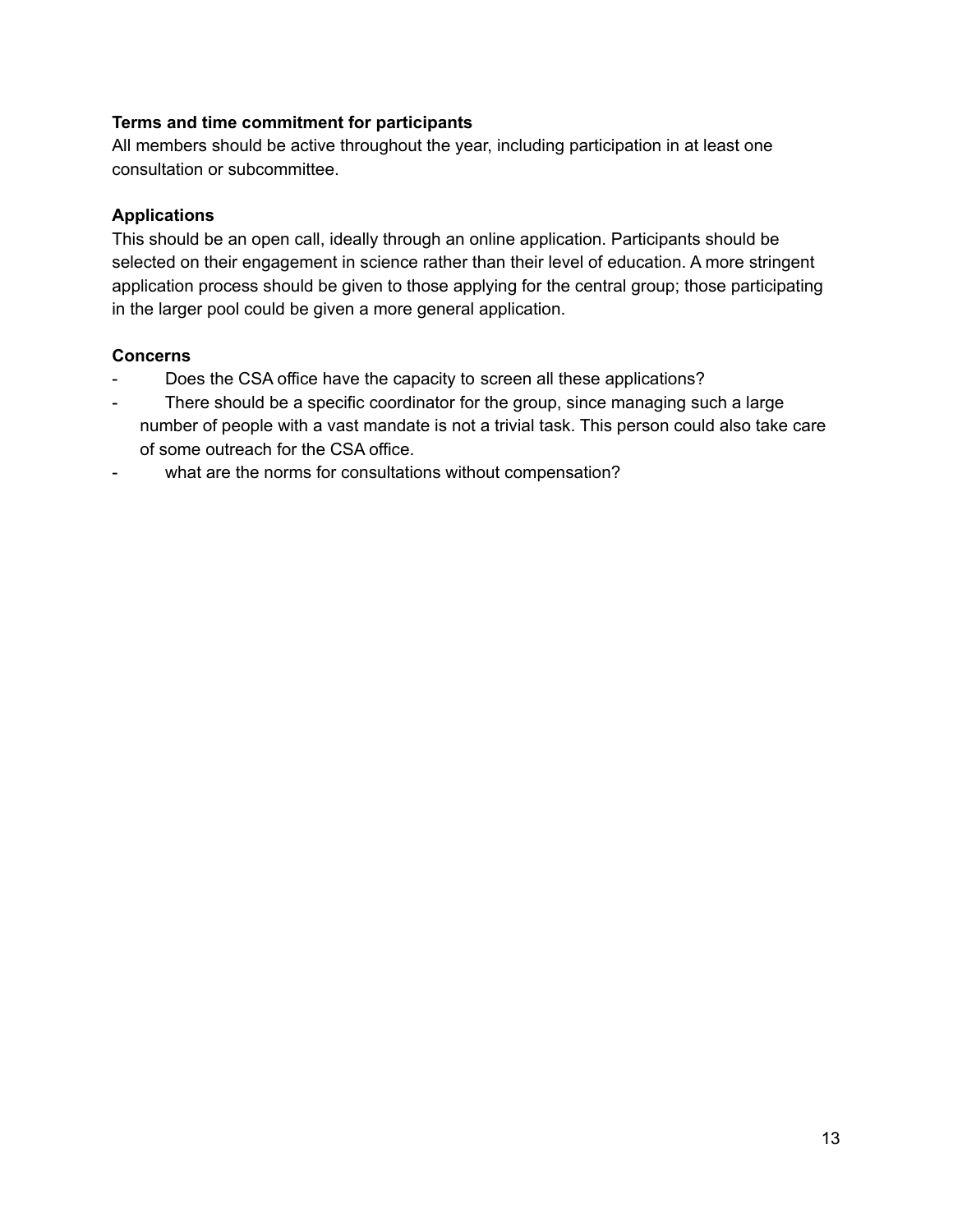# *Info from Kristiann Allen, skype meeting at 6pm 6/2/2018 (12pm 7/2/2018 Auckland time) (notes summarized above)*

*Based on SPE, although this is not student-run. It has an increasing element of that however. There is a collection of 12 departmental science advisors + chief statistician + chief defence scientists + chief scientist for funding system + president of royal society (academy).*

*These are the established scientific faces, and they are becoming more diverse (gender, background), but Gluckman wanted emerging scientists represented.*

### *Framed as:*

- *3. It is a mentorship and professional development opportunity for those selected, to nurture those at the interface of science and policy who wouldn't otherwise get this professional dev and mentorship in their academic corners.*
- *4. Students get to bring their voice to the table.*

*It was very novel… students are emerging experts in their own right… in their own field and gaining expertise at the interface → they are become expert brokers for this interface. This idea got traction where otherwise there was resistance (since students were NOT considered experts by rest of government).*

### NO BUDGET

*Did Wellington (close to govt) and Auckland (research intensive collection of universities) but would have liked to do all of NZ rather than two cohorts. They drew from high profile scientists and policymakers for the committee, selected emerging policymakers and scientists (both sides of supply and demand).*

*This was a regional challenge since different regions have different balance of demand vs supply side. Tried to get many from each region.*

*The way cities operate independently from govt (more acute decision) is a black hole for science advice, this group was thus in part meant to help link city-level decisions to science advice.*

*Many members already work at the interface, e.g. scientists who work at NRC. Many are in-house government scientists or work in liaison roles.*

*Many meetings over course of a year, though not frequent. Every 2 months or so. First few meetings were didactic, to clarify parameters and definititions. THEN, launched a series of projects they worked on in groups. This immediately gave them something to get together around. 6 priority areas were represented in 6 projects, selected by Gluckman, to get fresh new*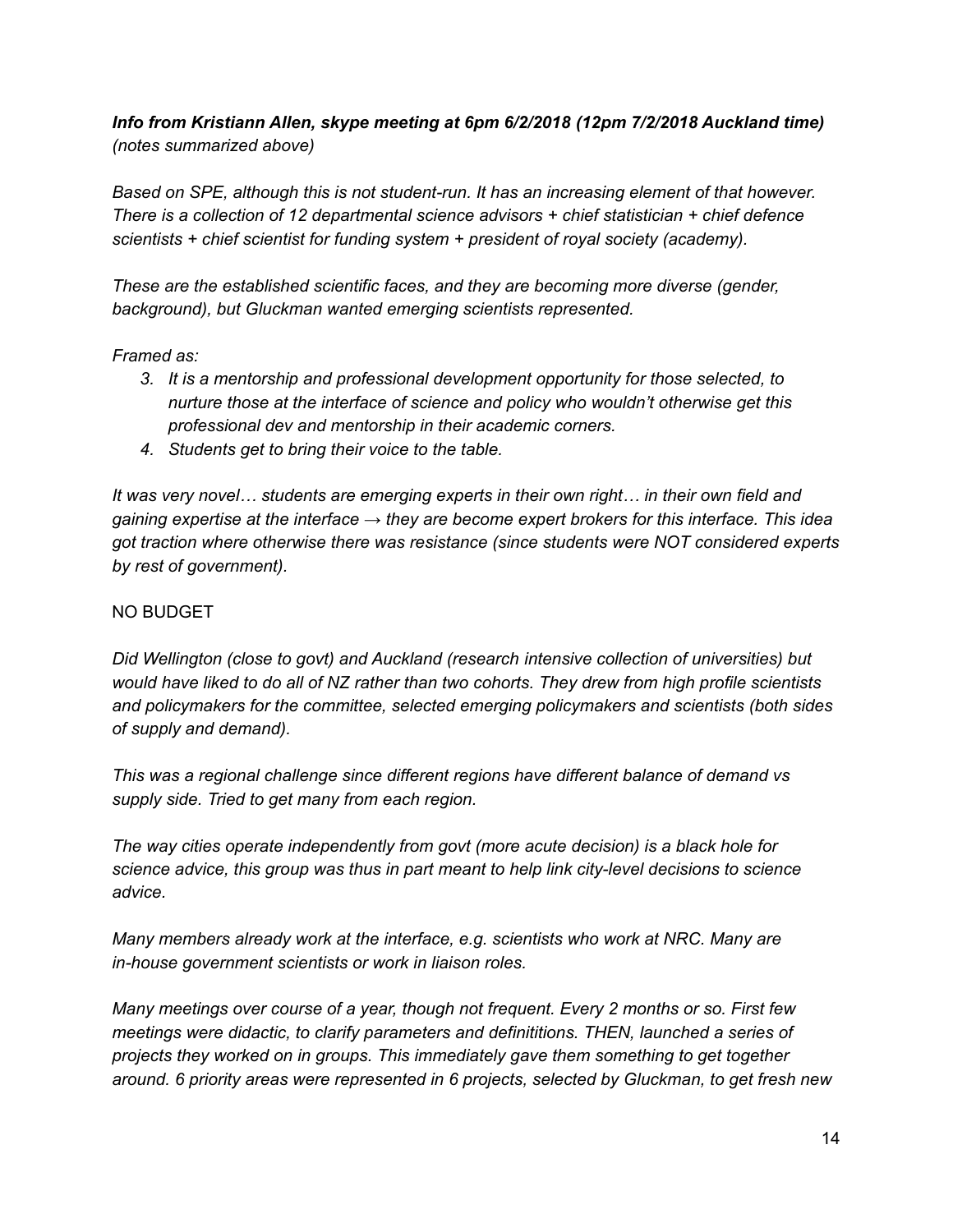*ideas from emerging brokers in NZ-SPE. This revealed areas in the policy questions that "the establishment" had not thought about.*

*Now, the government has changed, hopefully its priorities will align with those 6 projects and package them as policy papers. Likely they will be published as a series in the NZ Policy Quarterly (great exposure for members). Many members have had much success in individually presenting to chairs within the system.*

EG - they drop poisons from airplanes into forests to get rid of predators like rats that feed on *Kiwis… SPE subgroup looked at this and connected with NGOs, and made presentations to the science advisor and other stakeholders.*

*This year => formalize connections of individual members to individual departmental advisors, so they become a direct link to the emerging science policy community. When there is a new science advisor appointed hopefully this will all be cemented enough to carry on to the next administration.*

*Members gave impressions at the end of the year at "SPE in the Pub", many had significant professional advances as a result of the program.*

It was low-profile for the first year, and it was clear that discussions were in-house so that trust *was maintained on all sides. Cannot have any partisan ideals or show animosity even if policymakers do not take advice, to maintain the trust. There is no advocacy for specific policy positions, there is only advocacy for inclusion of science advice.*

# *Q: The application process:*

- *- Advert through twitter and normal tunnels. It was a one-page description with criteria and a time commitment allocation for the next two years, made it clear there is no remuneration. Stressed that this is professional development so employers would support travel to meeting… the office would send letters to employers to help with this and show appreciate of their support of professional development of the member.*
- *- A short essay with 3 questions around who they are, what work they have done at the interface, and what drives them. + reference letter*
- *- Two reviewers per application, setting applications into yes/no/maybe, and working organically. Ensured there were the right people on the selection committee.*
- *- 60 people: two cohorts of 30. This is the basic group, and they met as two separate groups bimonthly (every other month) and split into 6 projects (6 and 6 separated by cohort)*
	- *- Conservation*
	- *- Synthetic meat and dairy*
	- *- Science system*
	- *- Justice system (social science group)*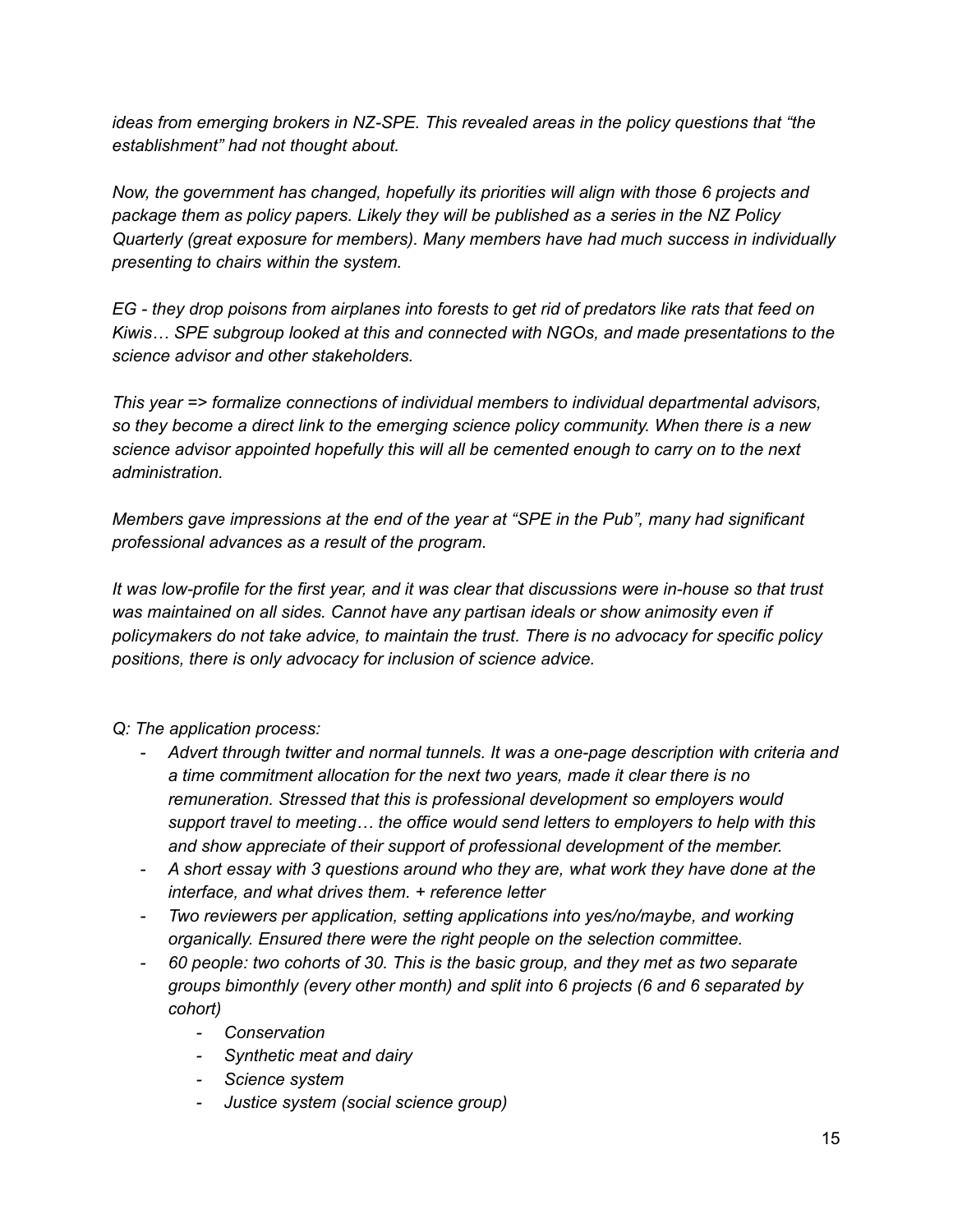- *- AI and automation*
- *- Climate or something like that.*
- *- Overcrowding in prisons, sentencing*

*The cohorts did not work too much together although admins connected the two groups over skype (virtual meeting space). In-person meetings were brainstorming and digging into issues*

*Latter part of the year were presentations with VIP guests. VIPs were invited like the chief justice, etc. to take their comments on board.*

# *Q: Administering the group*

- *- When the 2 cohorts agreed what the projects would be (w/ the CSA), they self-assigned themselves to projects and were assigned a mentor, generally the departmental science advisor for this (dept science advisor for justice, etc.) or a top ministry executive.*
- *- Received some help from professional fellow and assigned him to the SPE project through special funding (like an intern). He hooked mentors up with the groups, helped with scheduling meetings. Would identify and invite the VIPs.*
- *- Some members did more work than others, but they just let that be. Next time would spend more of the regular meeting time on group work and ensuring departmental science advisors are present if needed. It is volunteer and after hours.*

# **Notes as call with CIE**

The CIE is composed of a group of 10 students. These students are now student advisors that are officially incorporated in the FRQ institutional system. Each board of director of the tricouncil has 1 member of the CIE. The CIE are not only the students advisors of the Chief Scientist of Quebec but they also are the advisor committe of the 3 fundings agencies.

Changement entrain de devenir un comité statutaire - comité des 3 conseils d'administration. Integration a la structure de gouvernance.

Intégré de façon institutionnelle.

Permet plus d'échos au sein des CA du FRQ - tri council

Porter attention soucis indépendance. Aussi membre CA tri council

SI CIE va parler au ministre, passe au dessus des fonds = conflit sd'intérêt = bonnes pratiques de gouvernance

Structure de sous comité - stagiaires post doctoraux 2 membres puis personnes qui sont appliquées. Représentants étudiants.

Les priorités sont discutés entre les FRQ et le CIE lui même. Dossiers ponctuels vs long dossiers. 6-8 dossiers par an.

1 rencontre statutaire avant chaque CA de conseil = Visio tous ensemble. Bureau des fonds. Facilite les ressources des fonds de recherche. Ils mettent aussi en place le Webex. 1/ mois appel avec comité dans le dossier. Téléphone. Skype. 1 2 fois par an on se deplace tous. "Retraite" - 3 jours - UdeM. Planification 3 jours par an t productif.